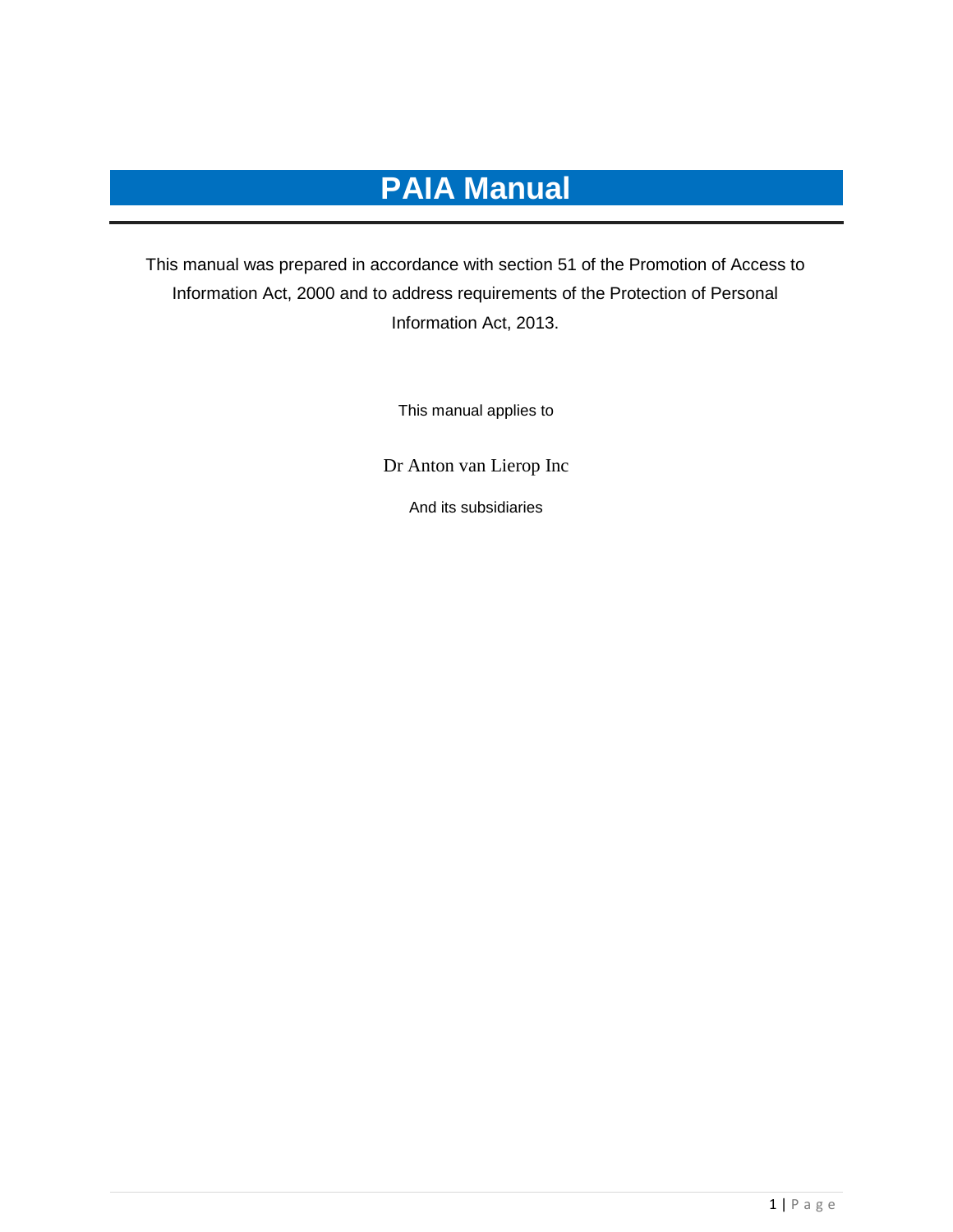## **1. BACKGROUND TO THE PROMOTION OF ACCESS TO INFORMATION ACT**

- 1.1. The Promotion of Access to Information Act, No. 2of 2000 (the "Act) was enacted on 3 February 2000, giving effect to the constitutional right in terms of section 32 of the Bill of Rights contained in the Constitution of the Republic of South Africa 108 of 1996 (the "Constitution") of access to any information held by the state and any information that is held by another person and that is required for the exercise or protection of any rights.
- 1.2. In terms of section 51 of the Act, all Private Bodies are required to compile an Information Manual ("PAIA Manual").
- 1.3. Where a request is made in terms of the Act, the body to whom the request is made is obliged to release the information, subject to applicable legislative and / or regulatory requirements, except where the Act expressly provides that the information may be adopted when requesting information from a public or private body.

## **2. DR ANTON VAN LIEROP INC**

2.1 We are an Ear, Nose and Throat Specialist medical practice, dealing and managing with all conditions related to Ear, Nose and Throat ailments.

### **3. PAIA MANUAL**

- 3.1. The purpose of PAIA is to promote the right of access to information, to foster a culture of transparency and accountability within Dr Anton van Lierop Inc
- by giving the right to information that is required for the exercise or protection of any right and to actively promote a society in which the people of South Africa have effective access to information to enable them to exercise and protect their rights.
- 3.2. In order to promote effective governance of private bodies, it is necessary to ensure that everyone is empowered and educated to understand their rights in relation to public and private bodies.
- 3.3. Section 9 of the Act recognises that the right to access information cannot be unlimited and should be subject to justifiable limitations, including, but not limited to:
	- 3.3.1. Limitations aimed at the reasonable protection of privacy;
	- 3.3.2. Commercial confidentiality; and
	- 3.3.3. Effective, efficient and good governance;

and in a manner which balances that right with any other rights, including such rights contained in the Bill of Rights in the Constitution.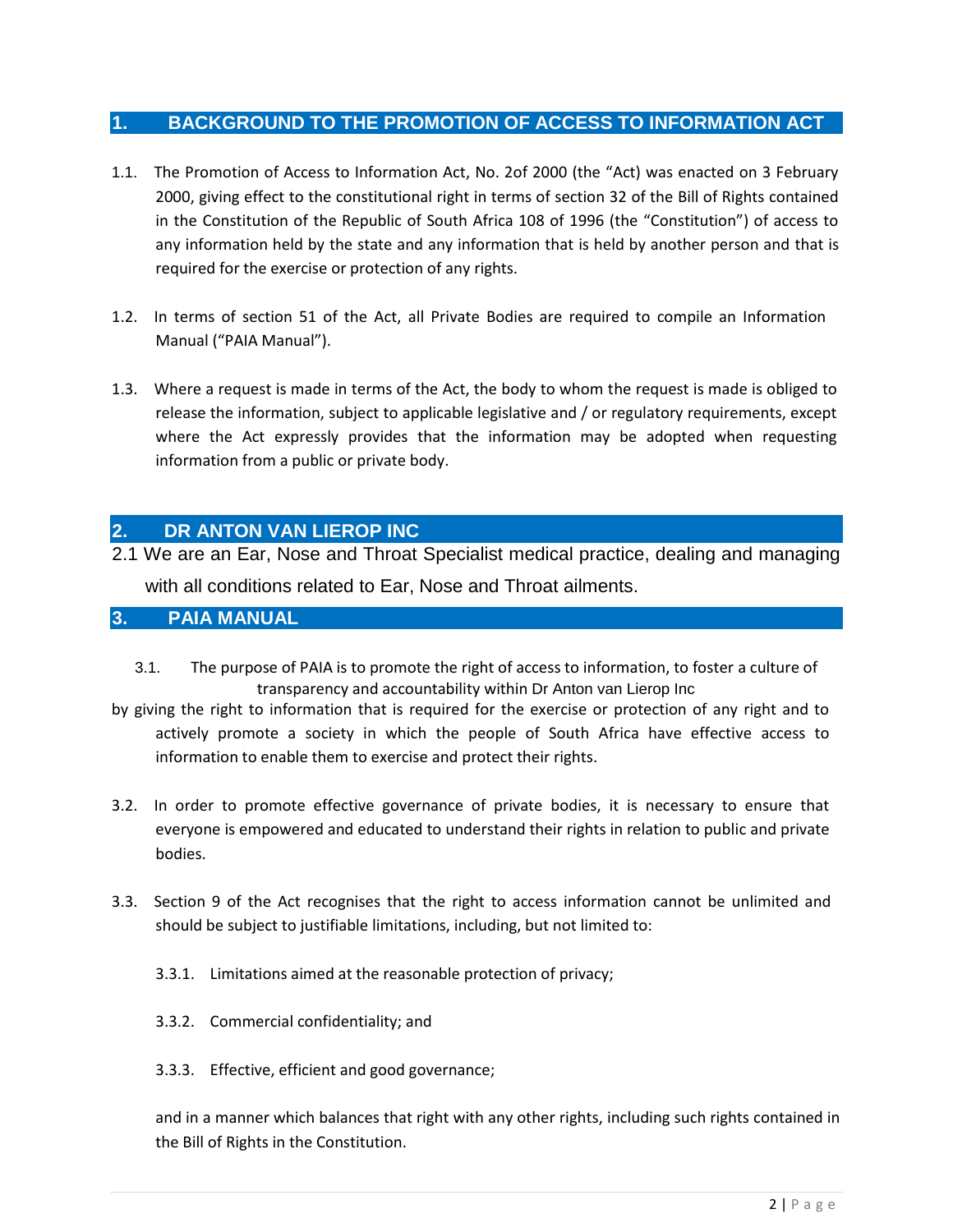3.4. This PAIA Manual complies with the requirements of guide mentioned in section 10 of the Act and recognises that upon commencement of the Protection of Personal Information Act 4 of 2013, that the appointed Information Regulator will be responsible to regulate compliance with the Act and its regulations by private and public bodies.

## **4. CONTACT DETAILS OF THE MANAGING DIRECTOR [SECTION 51(1)(A)]**

| <b>Managing Director:</b>  | Dr Anton van Lierop          |
|----------------------------|------------------------------|
| <b>Registered Address:</b> | 74 Berlyn str, Paarl, 7646   |
| <b>Postal Address:</b>     | 74 Berlyn str, Paarl, 7646   |
| <b>Telephone Number:</b>   | 021 872 7472                 |
| <b>Website:</b>            | www.entspecialistpaarl.co.za |

## **5. THE INFORMATION OFFICER [SECTION 51(1)(B)]**

5.1. The Act prescribes the appointment of an Information Officer for public bodies where such Information Officer is responsible to, inter alia, assess request for access to information. The head of a private body fulfils such a function in terms of section 51. Dr Anton van Lierop Inc has opted to appoint an Information Officer to assess such a request for access to information as well as to oversee its required functions in terms of the Act.

- 5.2. The Information Officer appointed in terms of the Act also refers to the Information Officer as referred to in the Protection of Personal Information Act 4 of 2013. The Information Officer oversees the functions and responsibilities as required for in terms of both this Act as well as the duties and responsibilities in terms of section 55 of the Protection of Personal Information Act 4 of 2013 after registering with the Information Regulator.
- 5.3. The Information Officer may appoint, where it is deemed necessary, Deputy Information Officers, as allowed in terms of section 17 of the Act as well as section 56 of the Protection of Personal Information Act 4 of 2013. This is in order to render Dr Anton van Lierop Inc as accessible as reasonable possible for requesters of its records and to ensure fulfilment of its obligations and responsibilities as prescribed in terms of section 55 of the Protection of Personal Information Act 4 of 2013. All request for information in terms of this Act must be addressed to the Information Officer.

## **CONTACT DETAILS OF THE INFORMATION OFFICER**

**Information Officer: Dr Anton van Lierop**

**Physical Address: 74 Berlyn str, Paarl, 7646**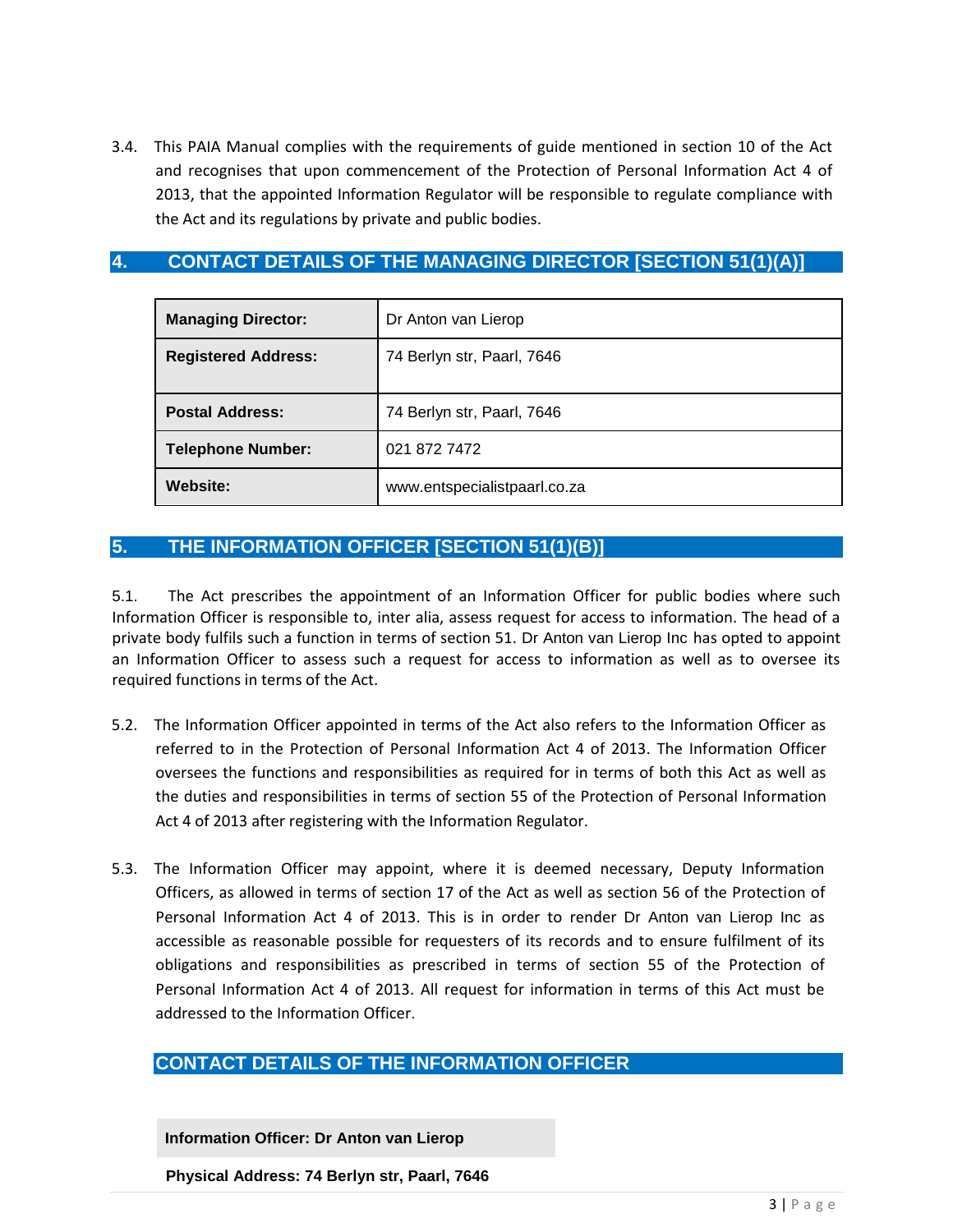**Telephone Number: 021 872 7472**

**Email:paarlent@worldonline.co.za**

## **6. GUIDE OF SA HUMAN RIGHTS COMMISSION (SECTION 51(1) (B))**

- 6.1. The ACT grants a requester access to records of a private body, if the record is required for the exercise or protection of any rights. If a public body lodges a request, the public body must be acting in the public interest.
- 6.2. Requests in terms of the ACT shall be made in accordance with the prescribed procedures, at the rates provided. The forms and tariff are dealt with in paragraphs 6 and 7 of the Act.
- 6.3. Requesters are referred to the Guide in terms of Section 10 which has been compiled by the South African Human Rights Commission, which will contain information for the purposes of exercising Constitutional Rights. The Guide is available from the SAHRC.

| 6.4. | The contact details of the Commission are: |
|------|--------------------------------------------|
|      |                                            |

| <b>Contact body:</b>     | The South African Human Rights Commission |  |  |  |  |  |  |  |  |
|--------------------------|-------------------------------------------|--|--|--|--|--|--|--|--|
| <b>Physical Address:</b> | <b>PAIA Unit</b>                          |  |  |  |  |  |  |  |  |
|                          | 29 Princess of Wales Terrace              |  |  |  |  |  |  |  |  |
|                          | <b>Cnr York and Andrew Streets</b>        |  |  |  |  |  |  |  |  |
|                          | Parktown                                  |  |  |  |  |  |  |  |  |
| <b>Postal Address:</b>   | Private Bag 2700, Houghton 2041           |  |  |  |  |  |  |  |  |
| <b>Telephone Number:</b> | +27 11 877 3600                           |  |  |  |  |  |  |  |  |
| E-Mail:                  | PAIA@sahrc.org.za                         |  |  |  |  |  |  |  |  |
| <b>Web Site:</b>         | www.sahrc.org.za                          |  |  |  |  |  |  |  |  |

## **7. THE LATEST NOTICE IN TERMS OF SECTION 52(2) (IF ANY)[SECTION 51(1)(C)]**

No notice has been published on the categories of records that are automatically available without a person having to request access in terms of Section 52(2) of PAIA.

## **8. SUBJECTS AND CATEGORIES OF RECORDS AVAILABLE ONLY ON REQUEST TO ACCESS IN TERMS OF THE ACT (SECTION 51(1) (E))**

**8.1. Records held by Dr Anton van Lierop Inc**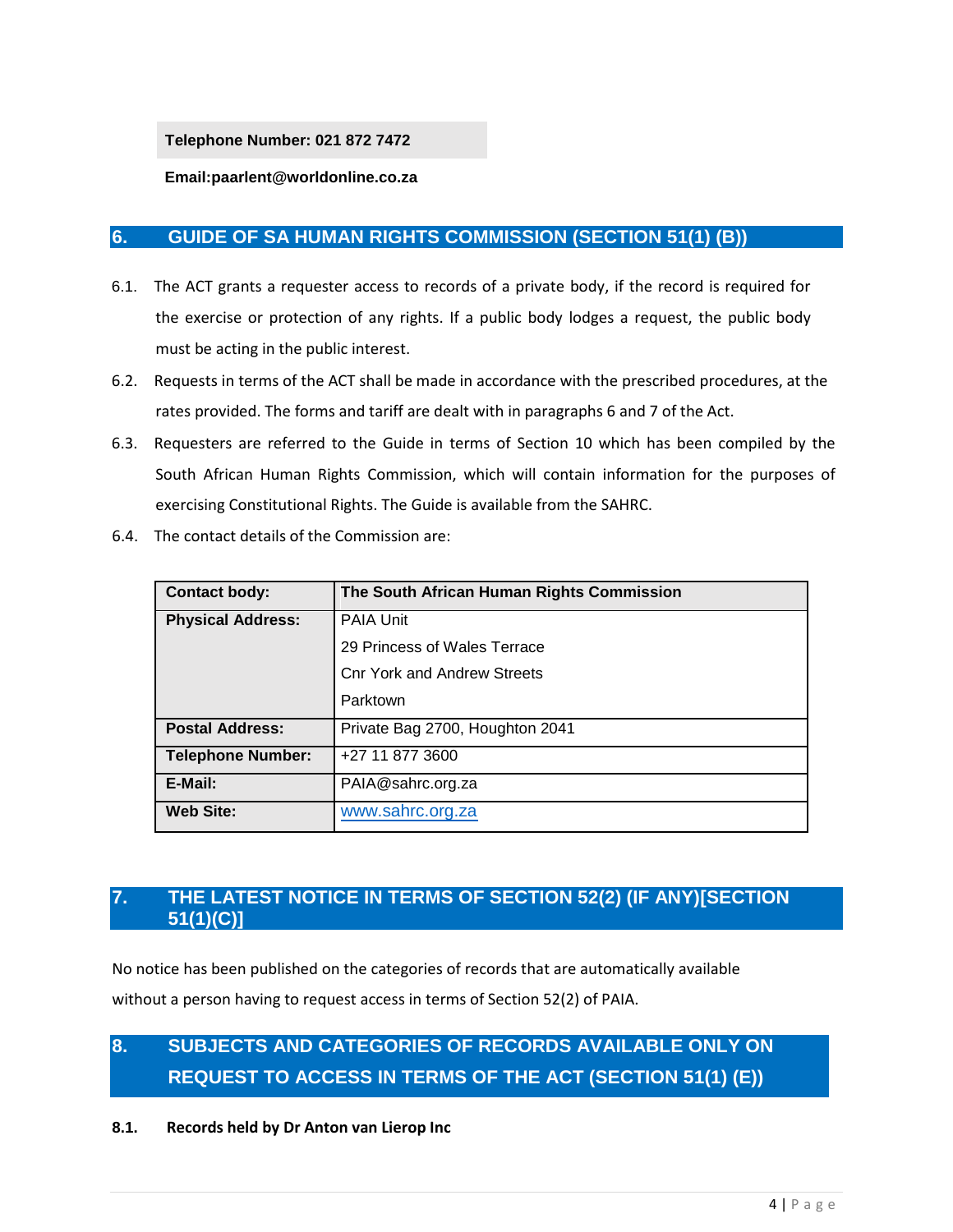For the purposes of this clause 8.1, "Personnel" refers to any person who works for, or provides services to, or on behalf of Dr Anton van Lierop Inc and receives or is entitled to receive remuneration and any other person who assist in carrying out or conducting the business of Dr Anton van Lierop Inc. This includes, without limitation, directors (executive and non-executive), all permanent, temporary and part-time staff, as well as contract workers.

This clause serves as a reference to the categories of information that Dr Anton van Lierop Inc holds. The information is classified and grouped according to records relating to the following subjects and categories:

| <b>SUBJECT</b>               | <b>CATEGORY</b>                                                       |
|------------------------------|-----------------------------------------------------------------------|
| <b>Companies Act Records</b> | All trust deeds;<br>$\bullet$                                         |
|                              | Documents of Incorporation;<br>$\bullet$                              |
|                              | Index of names of Directors;<br>$\bullet$                             |
|                              | Memorandum of Incorporation;<br>$\bullet$                             |
|                              | Minutes of meetings of the Board of Directors;<br>$\bullet$           |
|                              | Minutes of meetings of Shareholders;<br>$\bullet$                     |
|                              | Proxy forms;<br>$\bullet$                                             |
|                              | Register of debenture-holders;<br>$\bullet$                           |
|                              | Register of directors' shareholdings;<br>$\bullet$                    |
|                              | Share certificates;                                                   |
|                              | Share Register and other statutory registers and/or records<br>and/or |
|                              | documents:<br>$\bullet$                                               |
|                              | Special resolutions/Resolutions passed at General and Class           |
|                              | meetings;<br>$\bullet$                                                |
|                              | Records relating to the appointment of:<br>$\bullet$                  |
|                              | Auditors;<br>$\bullet$                                                |
|                              | Directors:<br>٠                                                       |
|                              | Prescribed Officer.                                                   |
|                              | Public Officer; and                                                   |
|                              | Secretary<br>$\bullet$                                                |
| <b>Financial Records</b>     | <b>Accounting Records;</b><br>$\bullet$                               |
|                              | <b>Annual Financial Reports;</b><br>$\bullet$                         |
|                              | <b>Annual Financial Statements</b><br>$\bullet$                       |
|                              | Asset Registers;<br>$\bullet$                                         |
|                              | <b>Bank Statements;</b>                                               |
|                              | Banking details and bank accounts;<br>$\bullet$                       |
|                              | Banking Records;<br>$\bullet$                                         |
|                              | Debtors / Creditors statements and invoices;                          |
|                              | General ledgers and subsidiary ledgers;                               |
|                              | General reconciliation;                                               |
|                              | Invoices;                                                             |
|                              | Paid Cheques;                                                         |
|                              | Policies and procedures;                                              |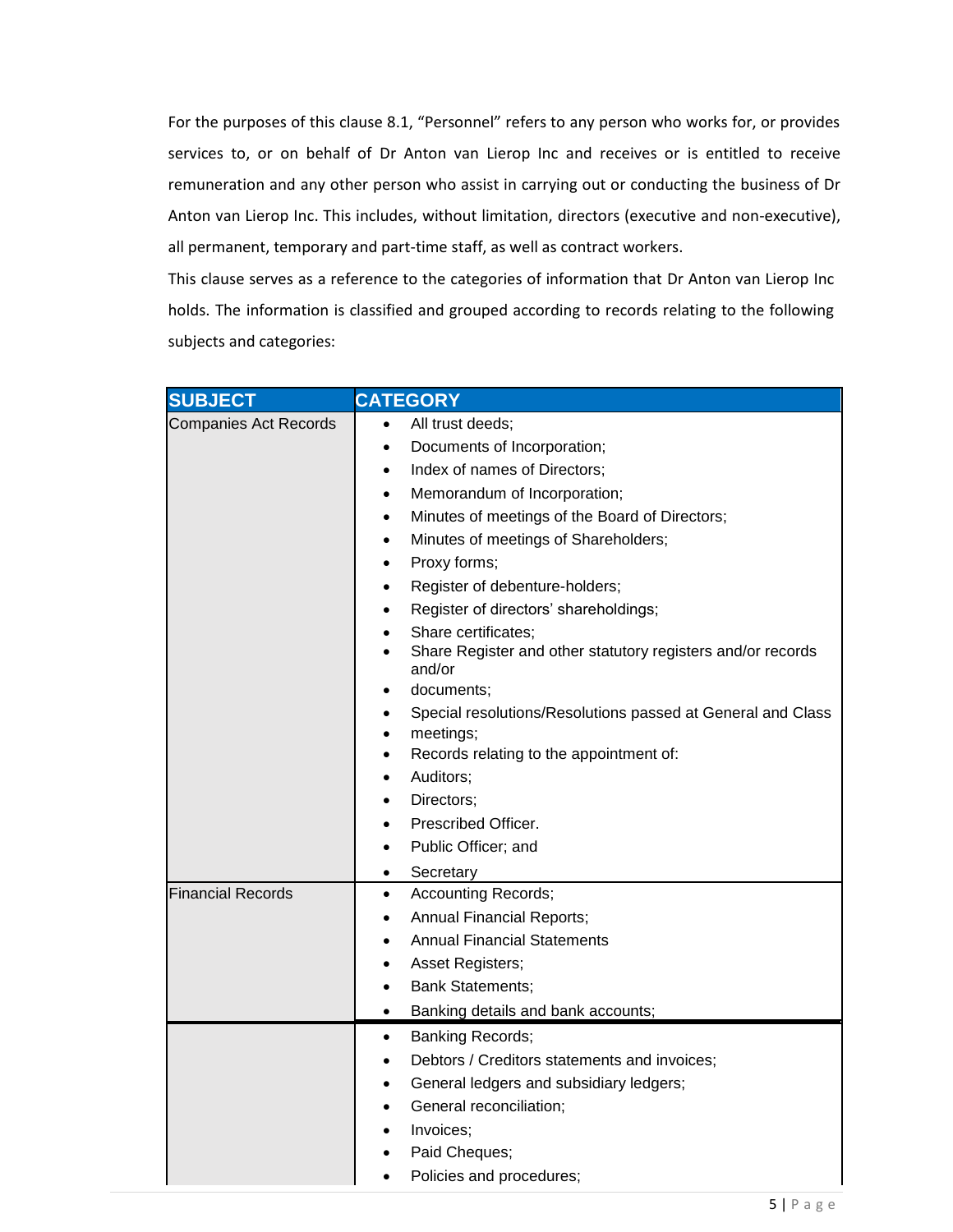|                                           | Rental Agreements; and<br>$\bullet$                                                                     |  |  |  |  |  |
|-------------------------------------------|---------------------------------------------------------------------------------------------------------|--|--|--|--|--|
|                                           | <b>Tax Returns</b><br>$\bullet$                                                                         |  |  |  |  |  |
| <b>Income Tax Records</b>                 | PAYE Records;<br>$\bullet$                                                                              |  |  |  |  |  |
|                                           | Documents issued to employees for income tax purposes;                                                  |  |  |  |  |  |
|                                           | Records of payments made to SARS on behalf of employees;<br>٠                                           |  |  |  |  |  |
|                                           | All other statutory compliances:<br>$\bullet$                                                           |  |  |  |  |  |
|                                           | <b>VAT</b>                                                                                              |  |  |  |  |  |
|                                           | <b>Regional Services Levies</b>                                                                         |  |  |  |  |  |
|                                           | <b>Skills Development Levies</b>                                                                        |  |  |  |  |  |
|                                           | UIF                                                                                                     |  |  |  |  |  |
|                                           | <b>Workmen's Compensation</b><br>$\bullet$                                                              |  |  |  |  |  |
| <b>Personnel Documents And</b><br>Records | Accident books and records;<br>$\bullet$<br><b>Address Lists:</b><br>$\bullet$                          |  |  |  |  |  |
|                                           |                                                                                                         |  |  |  |  |  |
|                                           | Disciplinary Code and Records;<br>$\bullet$                                                             |  |  |  |  |  |
|                                           | Employee benefits arrangements rules and records;<br>٠                                                  |  |  |  |  |  |
|                                           | <b>Employment Contracts;</b><br>٠                                                                       |  |  |  |  |  |
|                                           | <b>Employment Equity Plan</b><br>$\bullet$                                                              |  |  |  |  |  |
|                                           | Forms and Applications;<br>$\bullet$                                                                    |  |  |  |  |  |
|                                           | <b>Grievance Procedures;</b>                                                                            |  |  |  |  |  |
|                                           | Leave Records;<br>٠                                                                                     |  |  |  |  |  |
|                                           | Medical Aid Records;                                                                                    |  |  |  |  |  |
|                                           | Payroll reports/ Wage register;                                                                         |  |  |  |  |  |
|                                           | Pension Fund Records;                                                                                   |  |  |  |  |  |
|                                           | Safety, Health and Environmental records;                                                               |  |  |  |  |  |
|                                           | Salary Records;<br><b>SETA</b> records                                                                  |  |  |  |  |  |
|                                           | Standard letters and notices                                                                            |  |  |  |  |  |
|                                           | Training Manuals;                                                                                       |  |  |  |  |  |
|                                           | <b>Training Records;</b>                                                                                |  |  |  |  |  |
|                                           |                                                                                                         |  |  |  |  |  |
|                                           | Workplace and Union agreements and records.<br>Standard Terms and Conditions for supply of services and |  |  |  |  |  |
| <b>Procurement Department</b>             | products;                                                                                               |  |  |  |  |  |
|                                           | Contractor, client and supplier agreements;<br>$\bullet$                                                |  |  |  |  |  |
|                                           | Lists of suppliers, products, services and distribution; and<br>$\bullet$                               |  |  |  |  |  |
|                                           | Policies and Procedures.<br>$\bullet$                                                                   |  |  |  |  |  |
| Sales Department                          | Customer details                                                                                        |  |  |  |  |  |
|                                           | Credit application information<br>٠                                                                     |  |  |  |  |  |
|                                           | Information and records provided by a third party<br>٠                                                  |  |  |  |  |  |
| <b>Marketing Department</b>               | Advertising and promotional material<br>$\bullet$                                                       |  |  |  |  |  |
|                                           |                                                                                                         |  |  |  |  |  |
|                                           |                                                                                                         |  |  |  |  |  |
|                                           |                                                                                                         |  |  |  |  |  |
| Risk Management and<br>Audit              | Audit reports;<br>$\bullet$                                                                             |  |  |  |  |  |
|                                           | Risk management frameworks; and<br>٠                                                                    |  |  |  |  |  |
|                                           | Risk management plans.<br>$\bullet$                                                                     |  |  |  |  |  |
| Safety, Health and                        | Complete Safety, Health and Environment Risk Assessment<br>$\bullet$                                    |  |  |  |  |  |
| Environment                               | <b>Environmental Managements Plans</b><br>$\bullet$                                                     |  |  |  |  |  |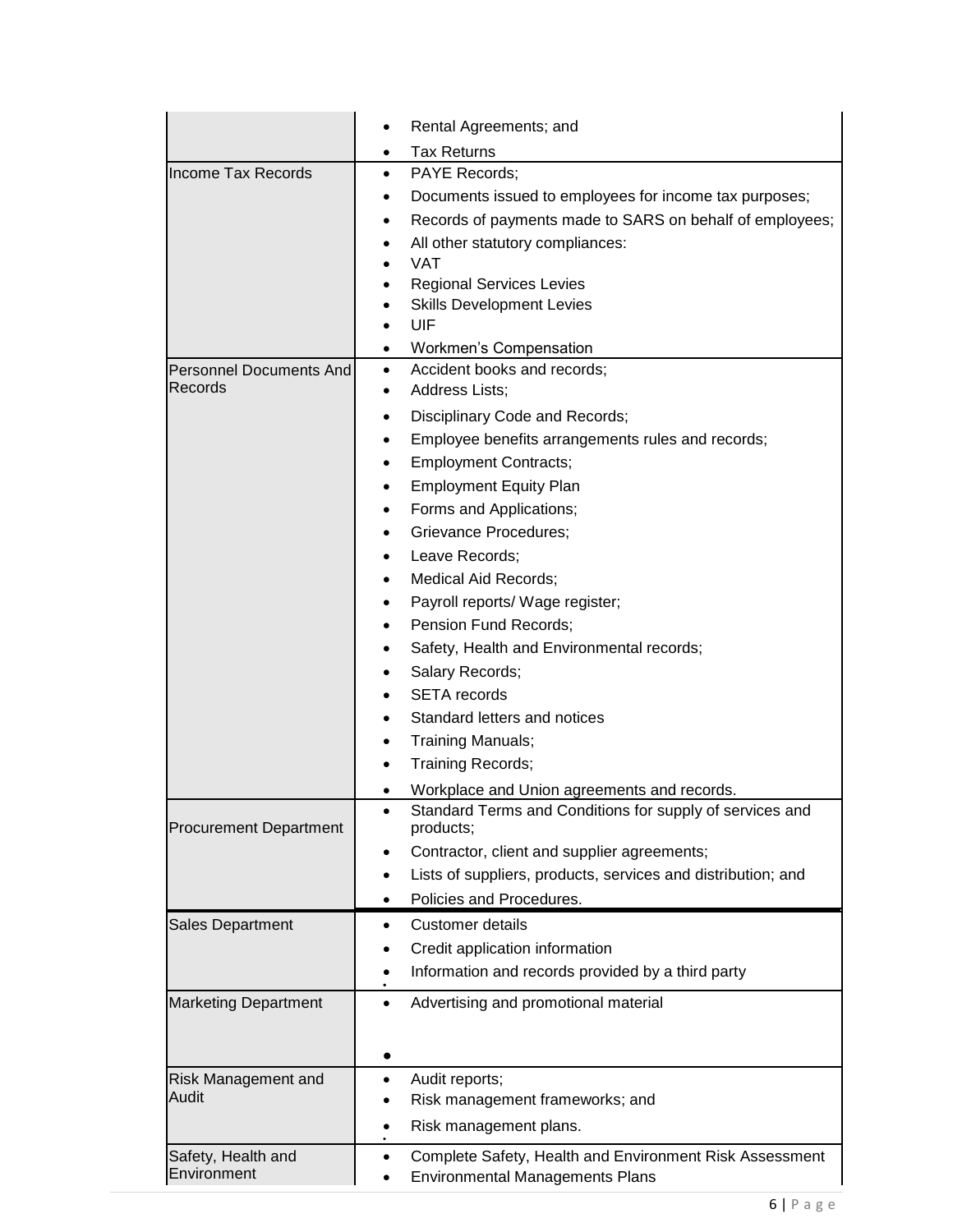|                                                 | Inquiries, inspections, examinations by environmental<br>authorities                                                                                             |
|-------------------------------------------------|------------------------------------------------------------------------------------------------------------------------------------------------------------------|
| <b>IT Department</b>                            | Computer / mobile device usage policy documentation;<br>$\bullet$                                                                                                |
|                                                 | Disaster recovery plans;<br>$\bullet$                                                                                                                            |
|                                                 | Hardware asset registers;<br>$\bullet$                                                                                                                           |
|                                                 | Information security policies/standards/procedures;<br>$\bullet$                                                                                                 |
|                                                 | Information technology systems and user manuals<br>$\bullet$                                                                                                     |
|                                                 | Information usage policy documentation;<br>$\bullet$                                                                                                             |
|                                                 | Project implementation plans;<br>$\bullet$                                                                                                                       |
|                                                 | Software licensing; and<br>$\bullet$                                                                                                                             |
|                                                 | System documentation and manuals.<br>$\bullet$                                                                                                                   |
| <b>Corporate Social</b><br>Responsibility (CSR) | CSR schedule of projects/record of organisations that receive<br>$\bullet$<br>funding;<br>Reports, books, publications and general information related<br>to CSR |
|                                                 | spend;<br>٠<br>Records and contracts of agreement with funded<br>$\bullet$<br>organisations.                                                                     |

8.2. Note that the accessibility of the records may be subject to the grounds of refusal set out in this PAIA manual. Amongst other, records deemed confidential on the part of a third party, will necessitate permission from the third party concerned, in addition to normal requirements, before Dr Anton van Lierop Inc will consider access.

## **9. RECORDS AVAILABLE WITHOUT A REQUEST TO ACCESS IN TERMS OF THE ACT**

- 9.1. Records of a public nature, typically those disclosed on Dr Anton van Lierop Inc website and in its various annual reports, may be accessed without the need to submit a formal application.
- 9.2. Other non-confidential records, such as statutory records maintained at CIPC, may also be accessed without the need to submit a formal application, however, please note that an appointment to view such records will still have to be made with the Information Officer.

## **10. DESCRIPTION OF THE RECORDS OF THE BODY WHICH ARE AVAILABLE IN ACCORDANCE WITH ANY OTHER LEGISLATION (SECTION 51(1) (D))**

10.1. Where applicable to its operations Dr Anton van Lierop Inc also retains records and documents in terms of the legislation below. Unless disclosure is prohibited in terms of legislation,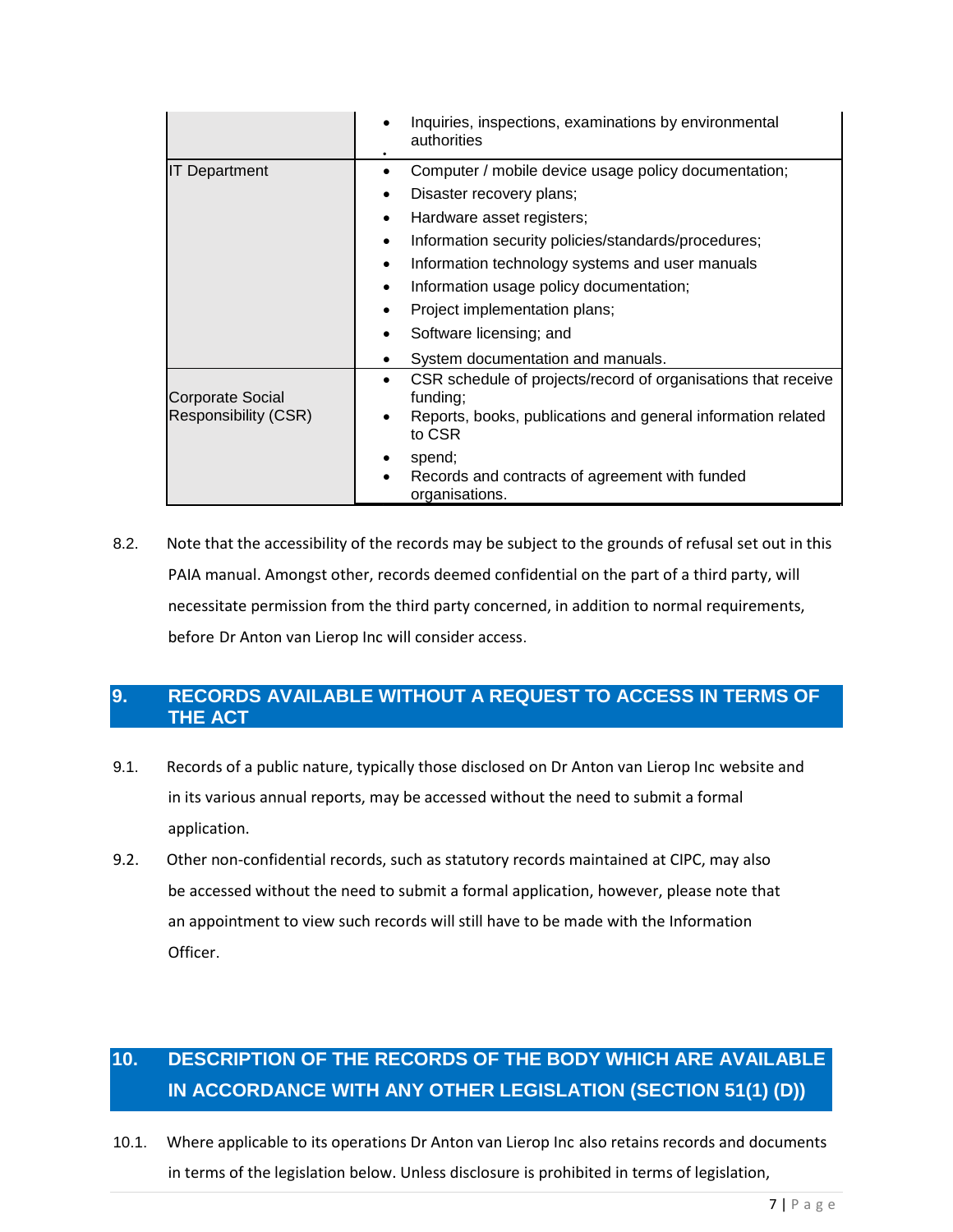regulations, contractual agreement or otherwise, records that are required to be made available in terms of these acts shall be made available for inspection by interested parties in terms of the requirements and conditions of the Act; the below mentioned legislation and applicable internal policies and procedures, should such interested parties be entitled to such information. A request to access must be done in accordance with the prescriptions of the Act.

- a. Auditing Professions Act, No 26 of 2005;
- b. Basic Conditions of Employment Act, No 75 of 1997;
- c. Broad- Based Black Economic Empowerment Act, No 75 of 1997;
- d. Business Act, No 71 of 1991;
- e. Companies Act, No 71 of 2008;
- f. Compensation for Occupational Injuries & Diseases Act, 130 of 1993;
- g. Competition Act, No.71 of 2008;
- h. Constitution of the Republic of South Africa 2008;
- i. Copyright Act, No 98 of 1978;
- j. Customs & Excise Act, 91 of 1964;
- k. Electronic Communications Act, No 36 of 2005;
- l. Electronic Communications and Transactions Act, No 25 of 2002;
- m. Employment Equity Act, No 55 of 1998;
- n. Financial Intelligence Centre Act, No 38 of 2001;
- o. Identification Act, No. 68 of 1997;
- p. Income Tax Act, No 58 of 1962;
- q. Intellectual Property Laws Amendment Act, No 38 of 1997;
- r. Labour Relations Act, No 66 of 1995;
- s. Long Term Insurance Act, No 52 of 1998;
- t. Occupational Health & Safety Act, No 85 of 1993;
- u. Pension Funds Act, No 24 of 1956;
- v. Prescription Act, No 68 of 1969;
- w. Prevention of Organised Crime Act, No 121 of 1998;
- x. Promotion of Access to Information Act, No 2 of 2000;
- y. Protection of Personal Information Act, No. 4 of 2013;
- z. Regulation of Interception of Communications and Provision of Communication-Related Information Act 70 of 2002
- aa. Revenue laws Second Amendment Act. No 61 of 2008;
- bb. Skills Development Levies Act No. 9 of 1999;
- cc. Short-term Insurance Act No. 53 of 1998;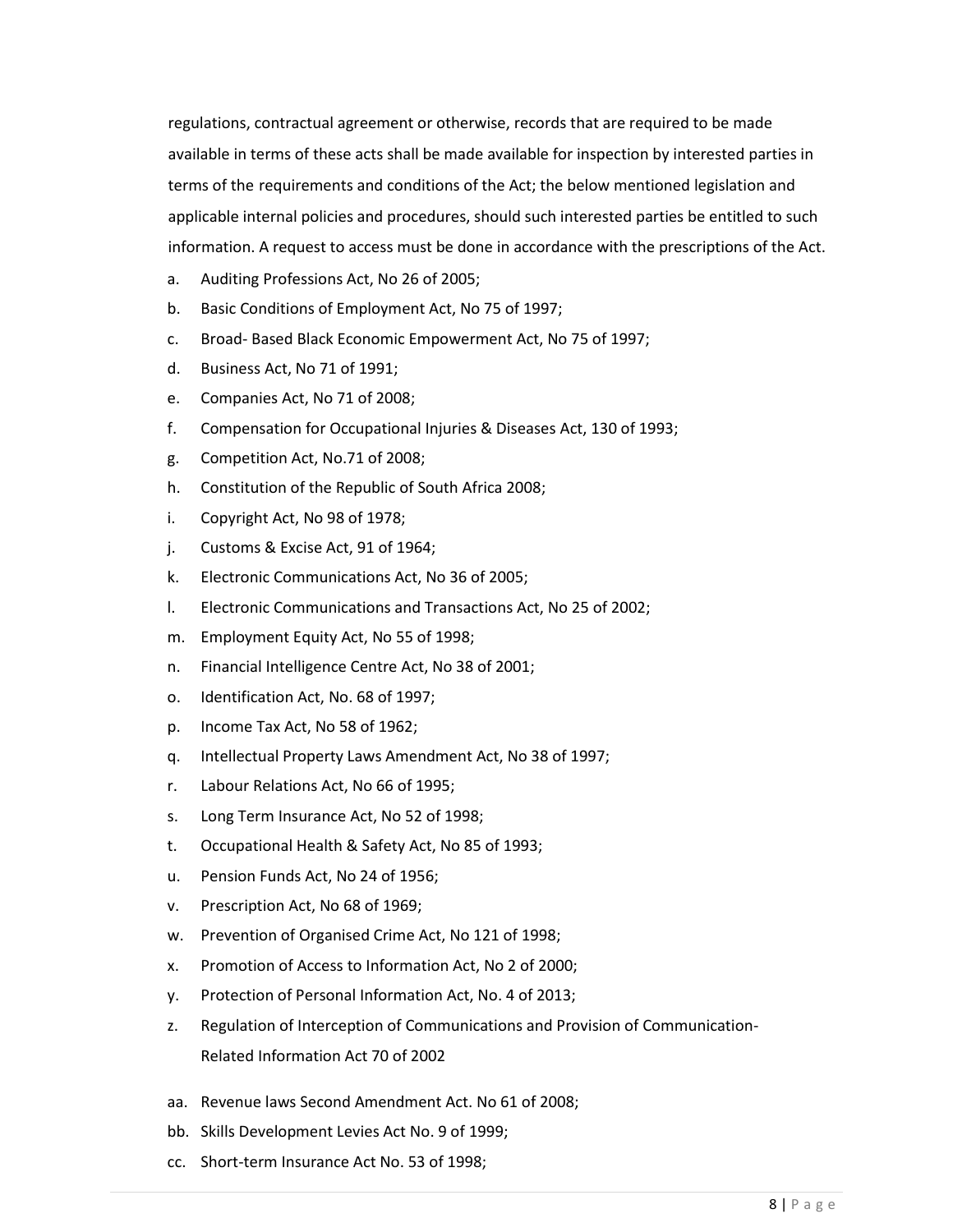- dd. Trust Property Control Act 57 of 1988
- ee. Unemployment Insurance Contributions Act 4 of 2002;
- ff. Unemployment Insurance Act No. 30 of 1966;
- gg. Value Added Tax Act 89 of 1991.

\* *Although we have used our best endeavours to supply a list of applicable legislation, it is possible that this list may be incomplete. Whenever it comes to our attention that existing or new legislation allows a Requester access on a basis other than as set out in PAIA, we shall update the list accordingly. If a Requester believes that a right of access to a record exists in terms of other legislation listed above or any other legislation, the Requester is required to indicate what legislative right the request is based on, to allow the Information Officer the opportunity of considering the request in light thereof.*

10.2. It is further recorded that the accessibility of documents and records may be subject to the grounds of refusal set out in this PAIA Manual.

### **11. DETAIL TO FACILITATE A REQUEST FOR ACCESS TO A RECORD OF DR ANTON VAN LIEROP INC (SECTION 51(1) (E))**

- 11.1. The requester must comply with all the procedural requirements contained in the Act relating to the request for access to a record.
- 11.2. The requester must complete the prescribed form enclosed herewith, and submit same as well as payment of a request fee and a deposit (if applicable) to the Information Officer or the Deputy Information Officer at the postal or physical address, fax number or electronic mail address as noted in clause 5 above.
- 11.3. The prescribed from must be filled in with sufficient information to enable the Information Officer to identify:
	- a. the record or records requested; and
	- b. the identity of the requester.
- 11.4. The requester should indicate which form of access is required and specify a postal address of fax number of the requester in the Republic;
- 11.5. The requester must state that he/she requires the information in order to exercise or protect a right, and clearly state what the nature of the right is so to be exercised or protected. The requester must clearly specify why the record is necessary to exercise or protect such a right (section 53(2)(d)).
- 11.6. Dr Anton van Lierop Inc will process the request within 30 (thirty) days, unless the requester has stated special reasons to the satisfaction of the Information Officer that circumstances dictate that the above time periods not be complied with.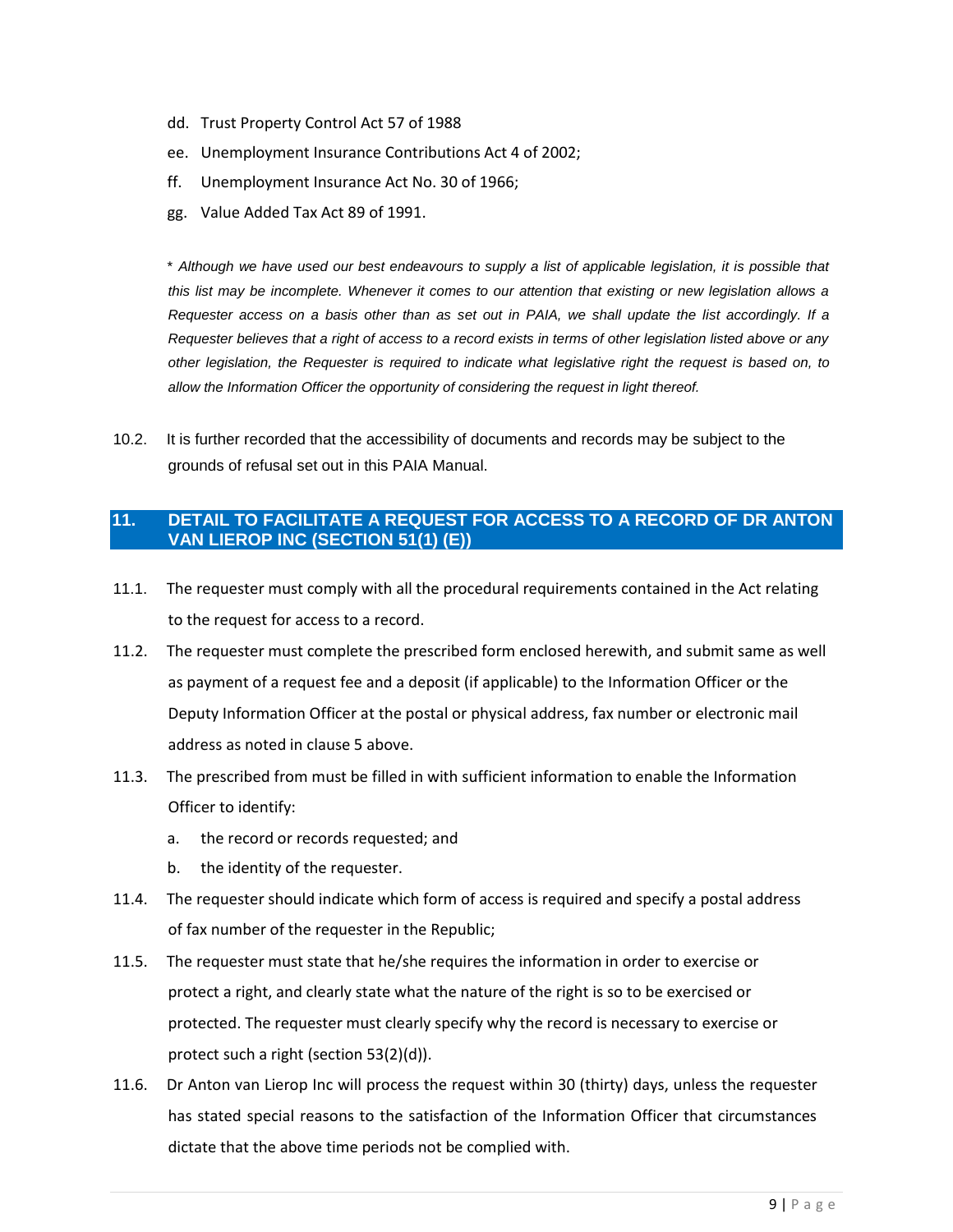- 11.7. The requester shall be advised whether access is granted or denied in writing. If, in addition, the requester requires the reasons for the decision in any other manner, the requester will be obliged to state which manner and the particulars required.
- 11.8. If a request is made on behalf of another person, then the requester must submit proof of the capacity in which the requester is making the request to the reasonable satisfaction of the Information Officer (section 53(2)(f)).
- 11.9. If an individual is unable to complete the prescribed form because of illiteracy or disability, such a person may make the request orally.
- 11.10. The requester must pay the prescribed fee, before any further processing can take place.
- 11.11. All information as listed in clause 11 herein should be provided and failing which the process will be delayed until the required information is provided. The prescribed time periods will not commence until the requester has furnished all the necessary and required information. The Information Officer shall sever a record, if possible, and grant only access to that portion requested and which is not prohibited from being disclosed.

## **12. REFUSAL OF ACCESS TO RECORDS**

12.1. Grounds to Refuse Access

A private body such as Dr Anton van Lierop Inc is entitled to refuse a request for information.

- 12.1.1. The main grounds for Dr Anton van Lierop Inc to refuse a request for information relates to the:
	- a. mandatory protection of the privacy of a third party who is a natural person or a deceased person (section 63) or a juristic person, as included in the Protection of Personal Information Act 4 of 2013, which would involve the unreasonable disclosure of personal information of that natural or juristic person;
	- b. mandatory protection of personal information and for disclosure of any personal information to, in addition to any other legislative, regulatory or contractual agreements, comply with the provisions of the Protection of Personal Information Act 4 of 2013;
	- c. mandatory protection of the commercial information of a third party (section 64) if the record contains:
		- i. trade secrets of the third party;
		- ii. financial, commercial, scientific or technical information which disclosure could likely cause harm to the financial or commercial interests of that third party;
		- iii. information disclosed in confidence by a third party to Dr Anton van Lierop Inc, if the disclosure could put that third party at a disadvantage in negotiations or commercial competition;
	- d. mandatory protection of confidential information of third parties (section 65) if it is protected in terms of any agreement;
	- e. mandatory protection of the safety of individuals and the protection of property (section 66);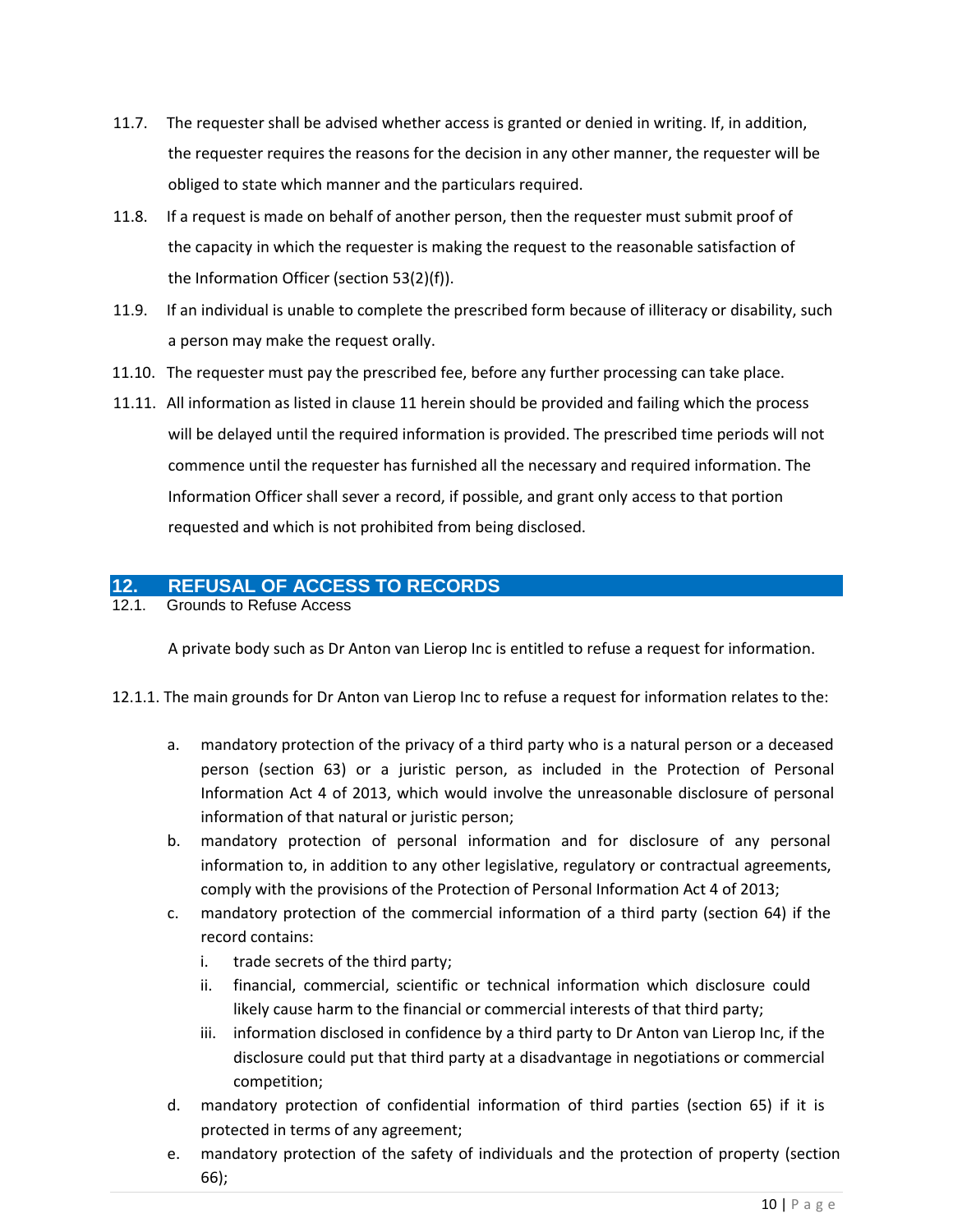- f. mandatory protection of records which would be regarded as privileged in legal proceedings (section 67).
- 12.1.2. The commercial activities (section 68) of a private body, such as Dr Anton van Lierop Inc, which may include:
	- a. trade secrets of Dr Anton van Lierop Inc;
	- b. financial, commercial, scientific or technical information which disclosure could likely cause harm to the financial or commercial interests of Dr Anton van Lierop Inc;
	- c. information which, if disclosed could put Dr Anton van Lierop Inc at a disadvantage in negotiations or commercial competition;
	- d. a computer program which is owned by Dr Anton van Lierop Inc, and which is protected by copyright;
	- e. the research information (section 69) of Dr Anton van Lierop Inc or a third party, if its disclosure

would disclose the identity of Dr Anton van Lierop Inc, the researcher or the subject matter of the research and would place the research at a serious disadvantage.

- 12.1.3. Requests for information that are clearly frivolous or vexatious, or which involve an unreasonable diversion of resources shall be refused.
- 12.1.4. All requests for information will be assessed on their own merits and in accordance with the applicable legal principles and legislation.
- 12.1.5. If a requested record cannot be found or if the record does not exist, the Information Officer shall, by way of an affidavit or affirmation, notify the requester that it is not possible to give access to the requested record. Such a notice will be regarded as a decision to refuse a request for access to the record concerned for the purpose of the Act. If the record should later be found, the requester shall be given access to the record in the manner stipulated by the requester in the prescribed form, unless the Information Officer refuses access to such record.

### 13. REMEDIES AVAILABLE WHEN DR ANTON VAN LIEROP INC REFUSES A REQUEST

#### **13.1. Internal Remedies**

Dr Anton van Lierop Inc does not have internal appeal procedures. The decision made by the Information Officer is final. Requesters will have to exercise such external remedies at their disposal if the request for information is refused, and the requestor is not satisfied with the answer supplied by the Information Officer.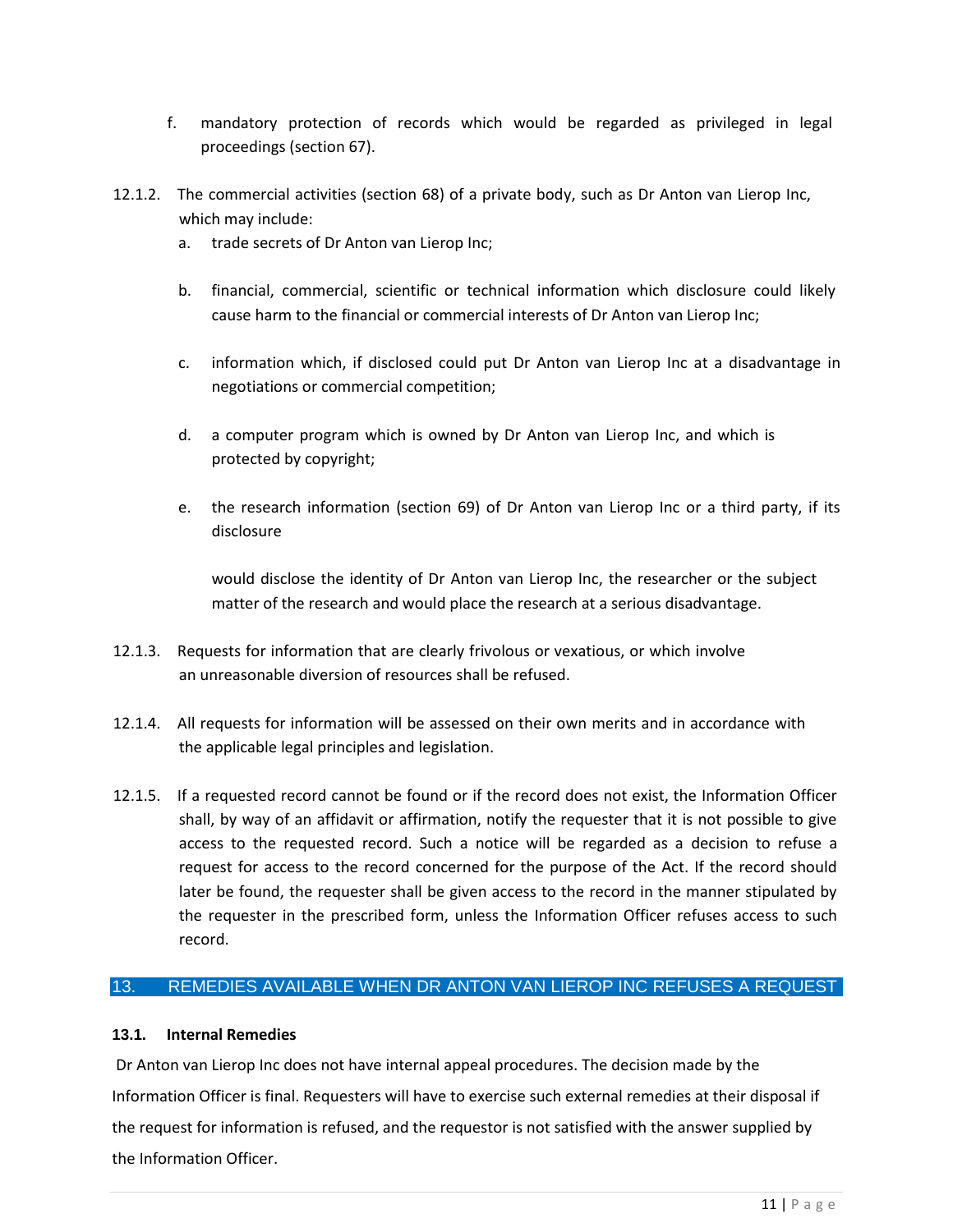#### **13.2. External Remedies**

- 13.2.1. A requestor that is dissatisfied with the Information Officer's refusal to disclose information, may within 30 (thirty) days of notification of the decision, may apply to a Court for relief.
- 13.2.2. A third party dissatisfied with the Information Officer's decision to grant a request for information, may within 30 (thirty) days of notification of the decision, apply to a Court for relief.

For purposes of the Act, the Courts that have jurisdiction over these applications are the Constitutional Court, the High Court or another court of similar status and a Magistrate's Court designated by the Minister of Justice and Constitutional Development and which is presided over by a designated Magistrate.

## **14. ACCESS TO RECORDS HELD BY DR ANTON VAN LIEROP INC**

#### **14.1. Prerequisites for Access by Personal/Other Requester**

- 14.1.1. Records held by Dr Anton van Lierop Inc may be accessed by requests only once the prerequisite requirements for access have been met.
- 14.1.2. A requester is any person making a request for access to a record of Dr Anton van Lierop Inc. There are two types of requesters:

#### **a. Personal Requester**

- i. A personal requester is a requester who is seeking access to a record containing personal information about the requester.
- ii. Dr Anton van Lierop Inc will voluntarily provide the requested information, or give access to any record with regard to the requester's personal information. The prescribed fee for reproduction of the information requested will be charged.

#### **b. Other Requester**

- i. This requester (other than a personal requester) is entitled to request access to information on third parties.
- ii. In considering such a request Dr Anton van Lierop Inc will adhere to the provisions of the Act. Section 71 requires that the Information Officer take all reasonable steps to inform a third party to whom the requested record relates of the request, informing him/her that he/she may make a written or oral representation to the Information Officer why the request should be refused or, where required, give written consent for the disclosure of the Information.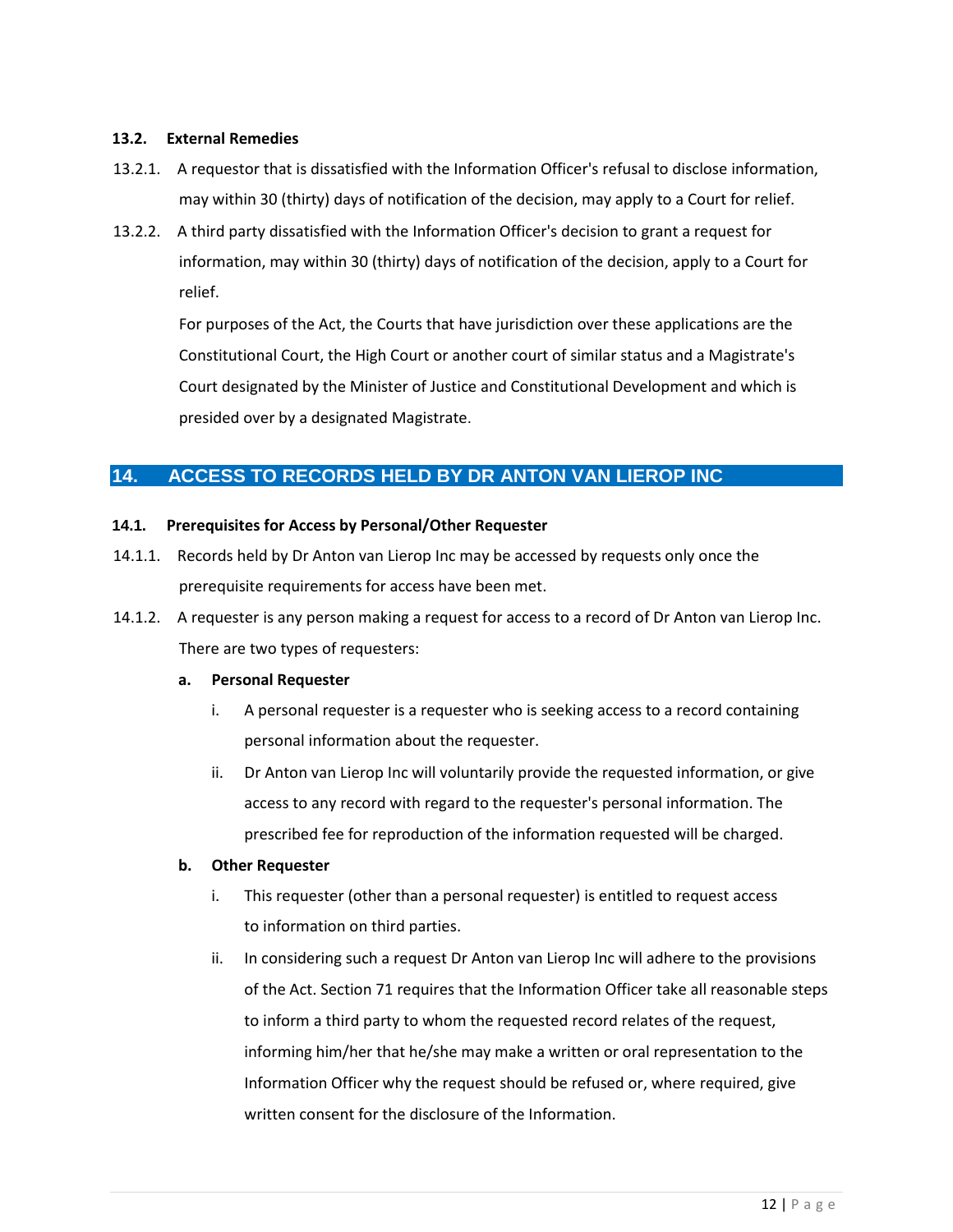Dr Anton van Lierop Inc is not obliged to voluntarily grant access to such records. The requester must fulfil the prerequisite requirements, in accordance with the requirements of the Act and as stipulated in Chapter 5; Part 3, including the payment of a request and access fee.

## **15. PRESCRIBED FEES (SECTION 51 (1) (F))**

#### **15.1. Fees Provided by the Act**

- 15.1.1. The Act provides for two types of fees, namely:
	- a. A request fee, which is a form of administration fee to be paid by al! requesters except personal requesters, before the request is considered and is not refundable; and
	- b. An access fee, which is paid by all requesters in the event that a request for access is granted. This fee is inclusive of costs involved by the private body in obtaining and preparing a record for delivery to the requester.
- 15.1.2. When the request is received by the Information Officer, such officer shall by notice require the requester, other than a personal requester, to pay the prescribed request fee, before further processing of the request (section 54(1)).
- 15.1.3. If the search for the record has been made and the preparation of the record for disclosure, including arrangement to make it available in the requested form, requires more than the hours prescribed in the regulations for this purpose, the Information Officer shall notify the requester to pay as a deposit the prescribed portion of the access fee which would be payable if the request is granted.
- 15.1.4. The Information Officer shall withhold a record until the requester has paid the fees as indicated below.
- 15.1.5. A requester whose request for access to a record has been granted, must pay an access fee that is calculated to include, where applicable, the request fee, the process fee for reproduction and for search and preparation, and for any time reasonably required in excess of the prescribed hours to search for and prepare the record for disclosure including making arrangements to make it available in the request form.
- 15.1.6. If a deposit has been paid in respect of a request for access, which is refused, then the Information Officer concerned must repay the deposit to the requester.

## **16. REPRODUCTION FEE**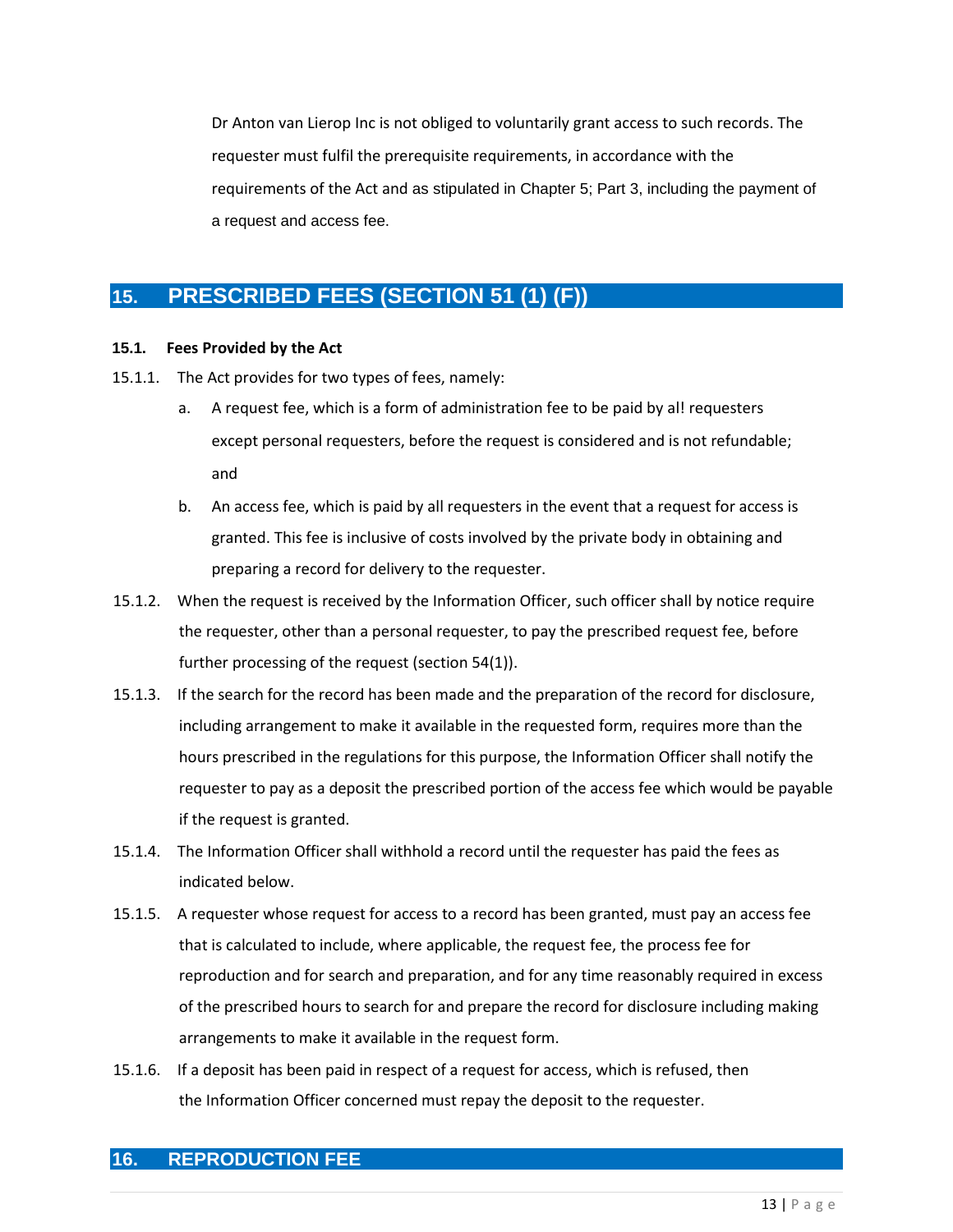16.1. Where Dr Anton van Lierop Inc has voluntarily provided the Minister with a list of categories of records that will automatically be made available to any person requesting access thereto, the only charge that may be levied for obtaining such records, will be a fee for reproduction of the record in question.

| <b>Reproduction of Information Fees</b>                                   | Fees to be<br><b>Charged</b> |
|---------------------------------------------------------------------------|------------------------------|
| Information in an A-4 size page photocopy or part thereof                 | R I,10                       |
| A printed copy of an A4-size page or part thereof                         | R 0,75                       |
| A copy in computer-readable format, for example:<br>Compact disc          | R 70,00                      |
| A transcription of visual images, in an A4-size page or<br>part thereof   | R 40,00                      |
| A copy of visual images                                                   | R 60,00                      |
| A transcription of an audio record for an A4-size page or<br>part thereof | R 20,00                      |
| A copy of an audio record                                                 | R 30,00                      |

#### 16.2. **Request Fees**

Where a requester submits a request for access to information held by an institution on a person

other than the requester himself/herself, a request fee in the amount of R50,00 is payable upfront

before the institution will further process the request received.

#### 16.3. **Access Fees**

16.3.1. An access fee is payable in all instances where a request for access to information is granted, except in those instances where payment of an access fee is specially excluded in terms of the Act or an exclusion is determined by the Minister in terms of section 54(8).

The applicable access fees which will be payable are:

| <b>Access of Information Fees</b>                         | Fees to be |
|-----------------------------------------------------------|------------|
|                                                           | Charged    |
| Information in an A-4 size page photocopy or part thereof | R 1,10     |
| A printed copy of an A4-size page or part thereof         | R 0,75     |
| A copy in computer-readable format, for example:          |            |
| Stiffy disc                                               | R 7,50     |
| Compact disc                                              | R 70,00    |
| A transcription of visual images, in an A4-size page or   | R 40,00    |
| part thereof                                              |            |
| A copy of visual images                                   | R 60,00    |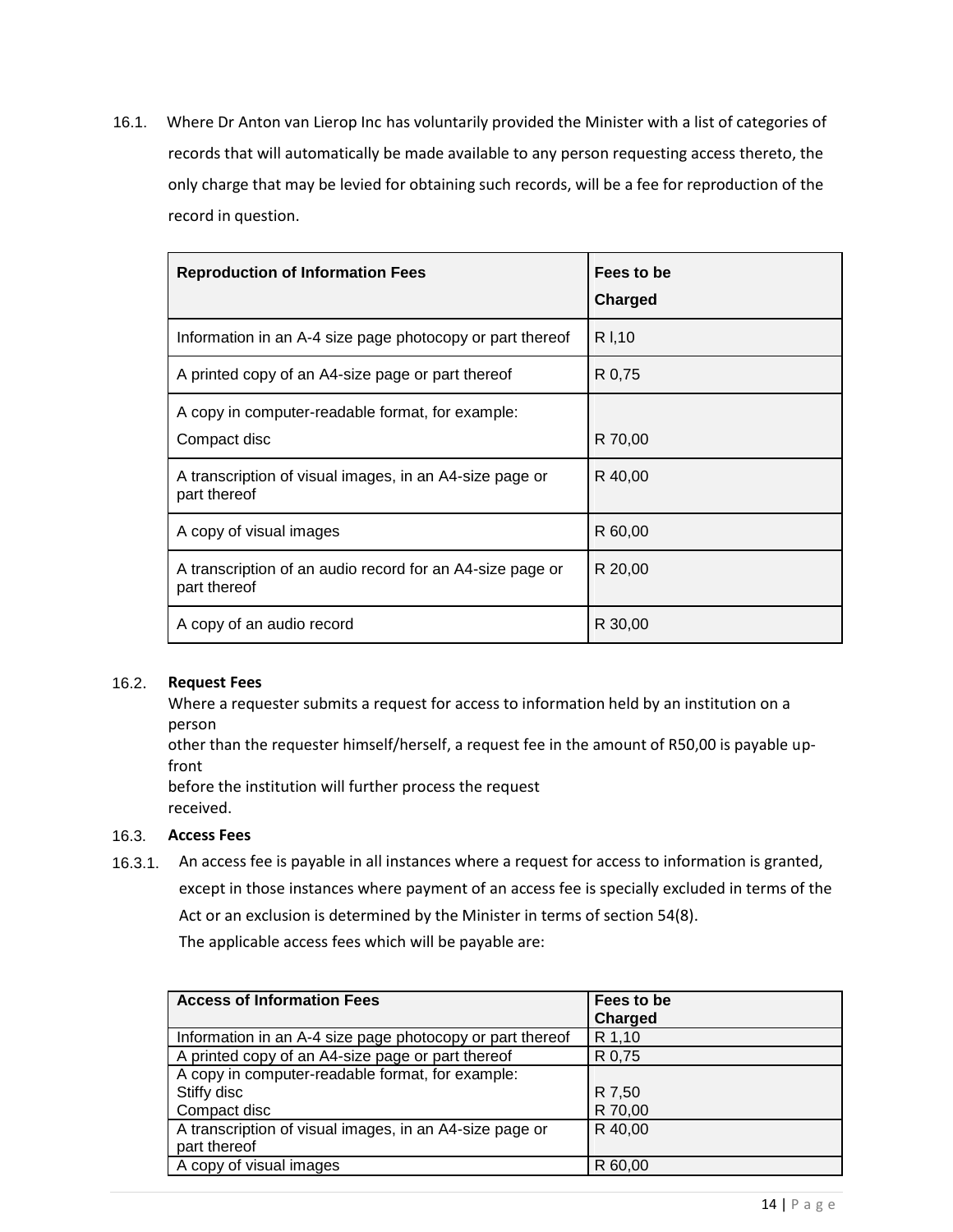| A transcription of an audio record for an A4-size page or<br>part thereof | R 20,00  |
|---------------------------------------------------------------------------|----------|
| A copy of an audio record                                                 | R 30,00* |
| *Per hour or part of an hour reasonably required for such                 |          |
| sea                                                                       |          |

Where a copy of a record needs to be posted the actual postal fee is payable.

#### **16.4. DEPOSITS**

16.4.1. Where the institution receives a request for access to information held on a person other than the requester himself/herself and the Information Officer upon receipt of the request is of the opinion that the preparation of the required record of disclosure will take more than 6 (six) hours, a deposit is payable by the requester.

16.4.2. The amount of the deposit is equal to 1/3 (one third) of the amount of the applicable access fee.

#### 16.5. **Collection Fees**

- 16.5.1. The initial "request fee" of R50,00 should be deposited into the bank account below and a copy of the deposit slip, application form and other correspondence / documents, forwarded to the Information Officer via fax.
- 16.5.2. The officer will collect the initial "request fee" of applications received directly by the Information Officer via email.
- 16.5.3. All fees are subject to change as allowed for in the Act and as a consequence such escalations may not always be immediately available at the time of the request being made. Requesters shall be informed of any changes in the fees prior to making a payment.

### **17. DECISION**

#### 17.1. **Time Allowed to Institution**

- 17.1.1. Dr Anton van Lierop Inc will, within 30 (thirty) days of receipt of the request, decide whether to grant or decline the request and give notice with reasons (if required) to that effect.
- 17.1.2. The 30 (thirty) day period within which Dr Anton van Lierop Inc has to decide whether to grant or refuse the request, may be extended for a further period of not more than (30) thirty days if the request is for a large number of information, or the request requires a search for information held at another office of Dr Anton van Lierop Inc and the information cannot reasonably be obtained within the original 30 (thirty) day period.
- 17.1.3. Dr Anton van Lierop Inc will notify the requester in writing should an extension be sought.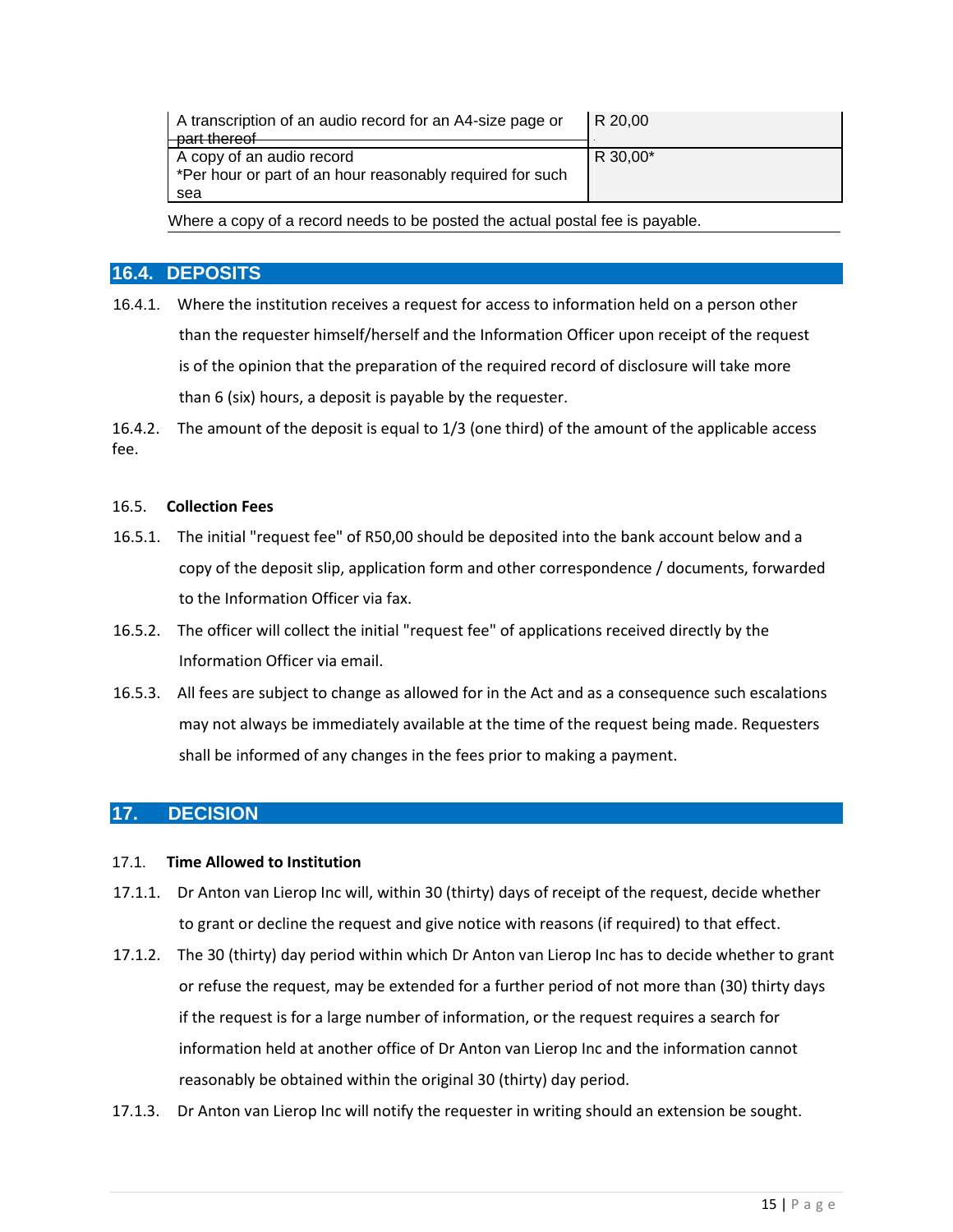This Manual is for informative and educational purposes only and will be governed by and construed in accordance with the laws of South Africa, without regard to its conflicts of law provisions. If for any reason, any provision of this Manual is found incorrect or inaccurate, that provision shall be enforced to the maximum extent permissible so as to affect the intent of the parties as reflected in that provision, and the remainder of the Manual shall continue in full force and effect. The section titles used in this Manual are purely for convenience and carry with them no legal or contractual effect. No Legal Advice or Attorney-Client Relationship is created by this Manual between the Author and the User.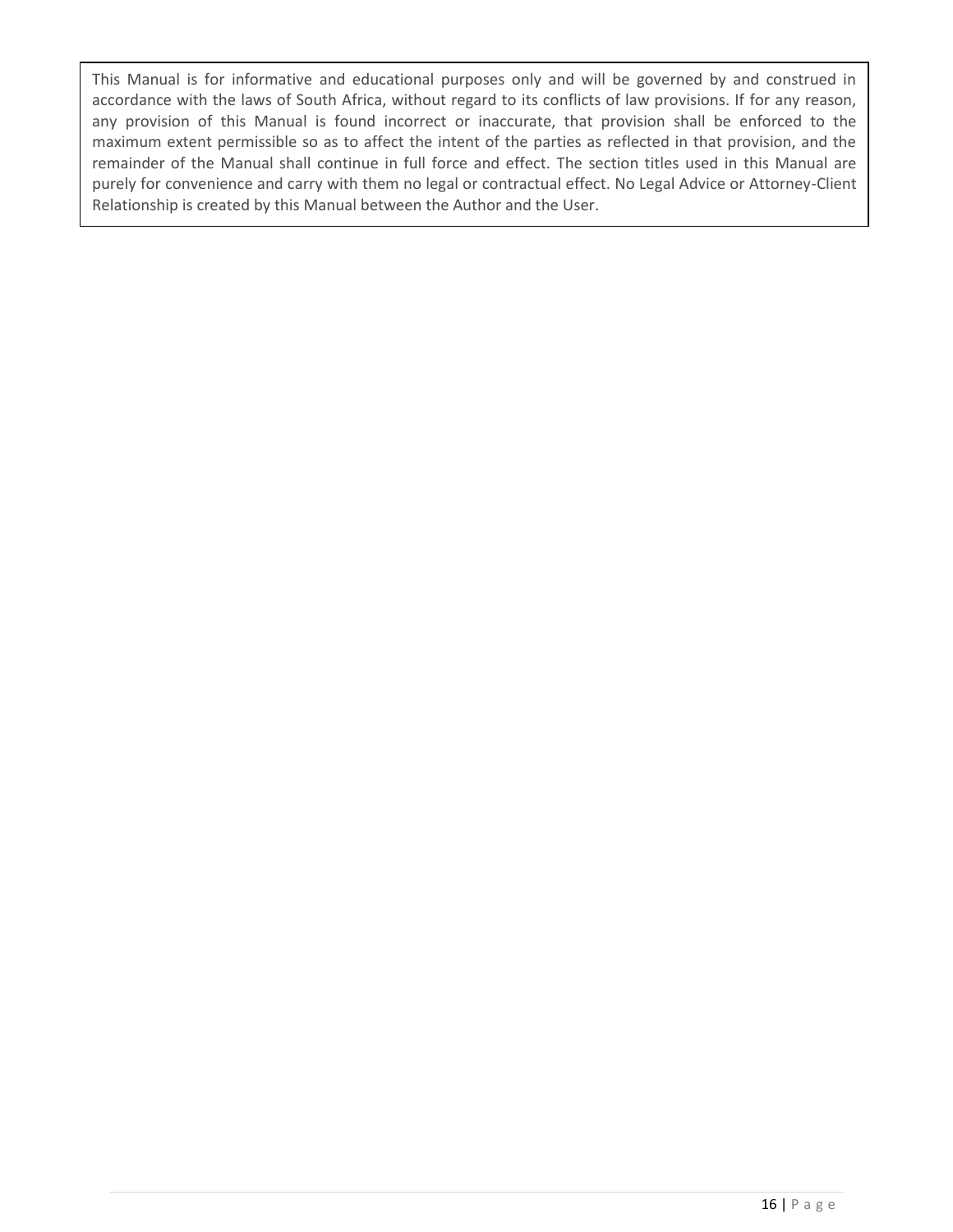## **APPENDIX 1: ACCESS REQUEST FORM**



J752

## REPUBLIC OF SOUTH AFRICA FORM C REQUEST FOR ACCESS TO RECORD OF PRIVATE BODY (Section 53(1) of the Promotion of Access to Information Act, 2000 (Act No. 2 of 2000))

[Regulation 10]

A. Particulars of private body

The Head:

B. Particulars of person requesting access to the record

(a) The particulars of the person who requests access to the record must be given below.

(b) The address and/or fax number in the Republic to which the information is to be sent must be given.

(c) Proof of the capacity in which the request is made, if applicable, must be attached.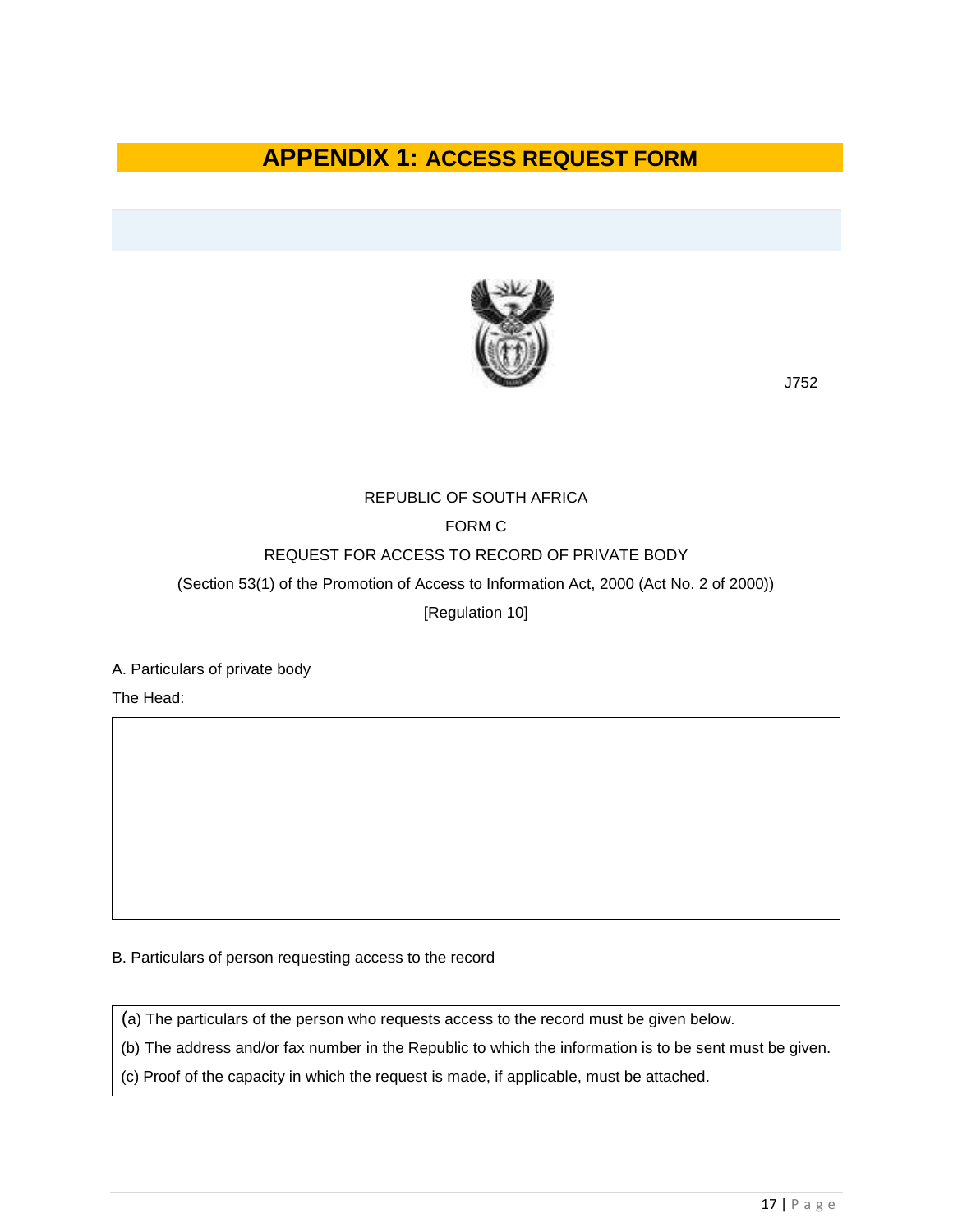Full names and surname:

Identity number:

Postal address:

| Telephone number: |  | number:<br>Fax |  |
|-------------------|--|----------------|--|
| E-mail address:   |  |                |  |

Capacity in which request is made, when made on behalf of another person:

C. Particulars of person on whose behalf request is made

This section must be completed ONLY if a request for information is made on behalf of another person

| Full names and surname: |  |  |  |  |  |  |  |
|-------------------------|--|--|--|--|--|--|--|
| Identity number:        |  |  |  |  |  |  |  |

D. Particulars of record

(a) Provide full particulars of the record to which access is requested, including the reference number if that is known to you, to enable the record to be located.

(b) If the provided space is inadequate, please continue on a separate folio and attach it to this form. The requester must sign all the additional folios.

1. Description of record or relevant part of the record: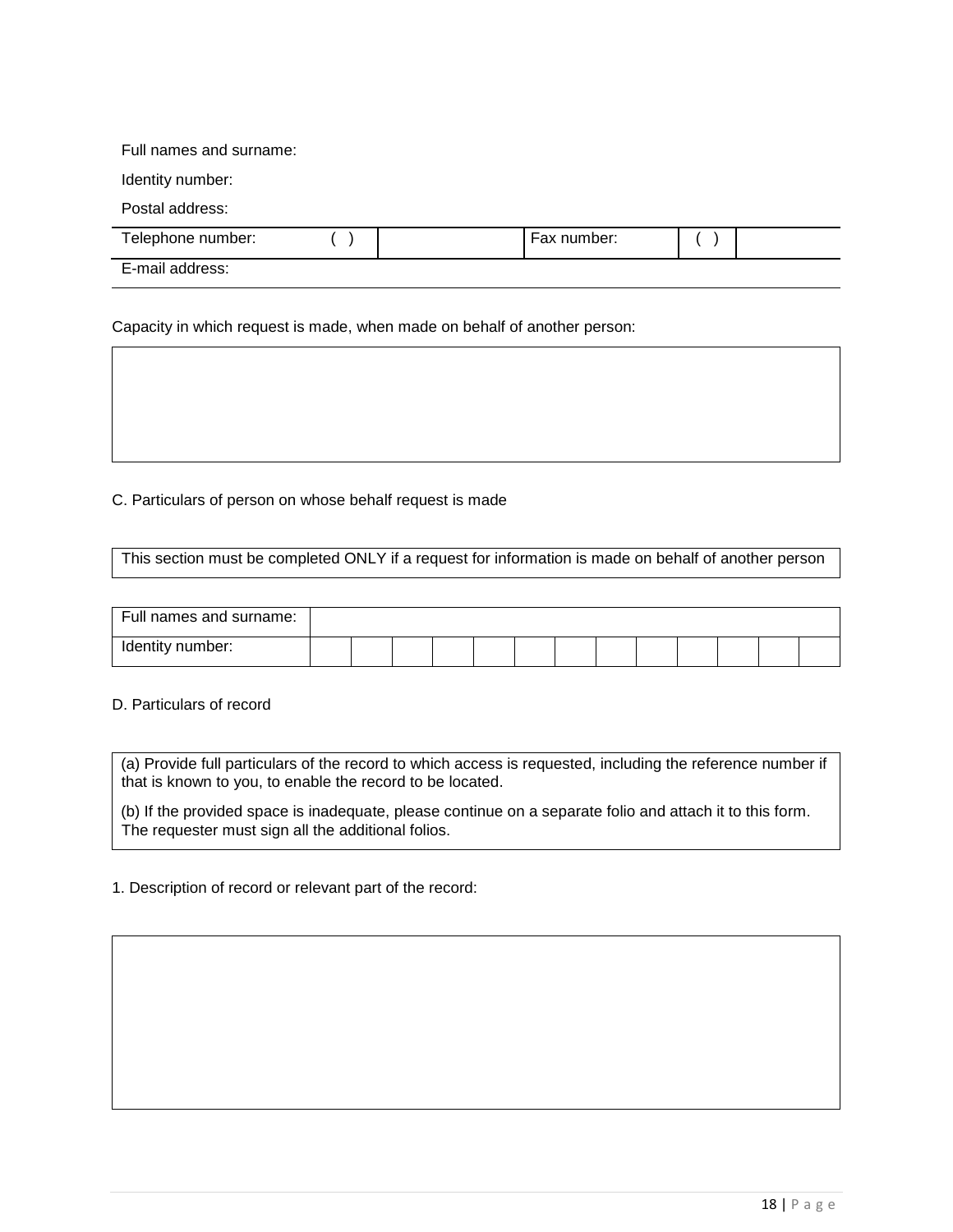2. Reference number, if available:

3. Any further particulars of record:

#### E. Fees

(a) A request for access to a record, other than a record containing personal information about yourself, will be processed only after a request fee has been paid.

(b) You will be notified of the amount required to be paid as the request fee.

(c) The fee payable for access to a record depends on the form in which access is required and the reasonable time required to search for and prepare a record.

(d) If you qualify for exemption of the payment of any fee, please state the reason for exemption.

Reason for exemption from payment of fees: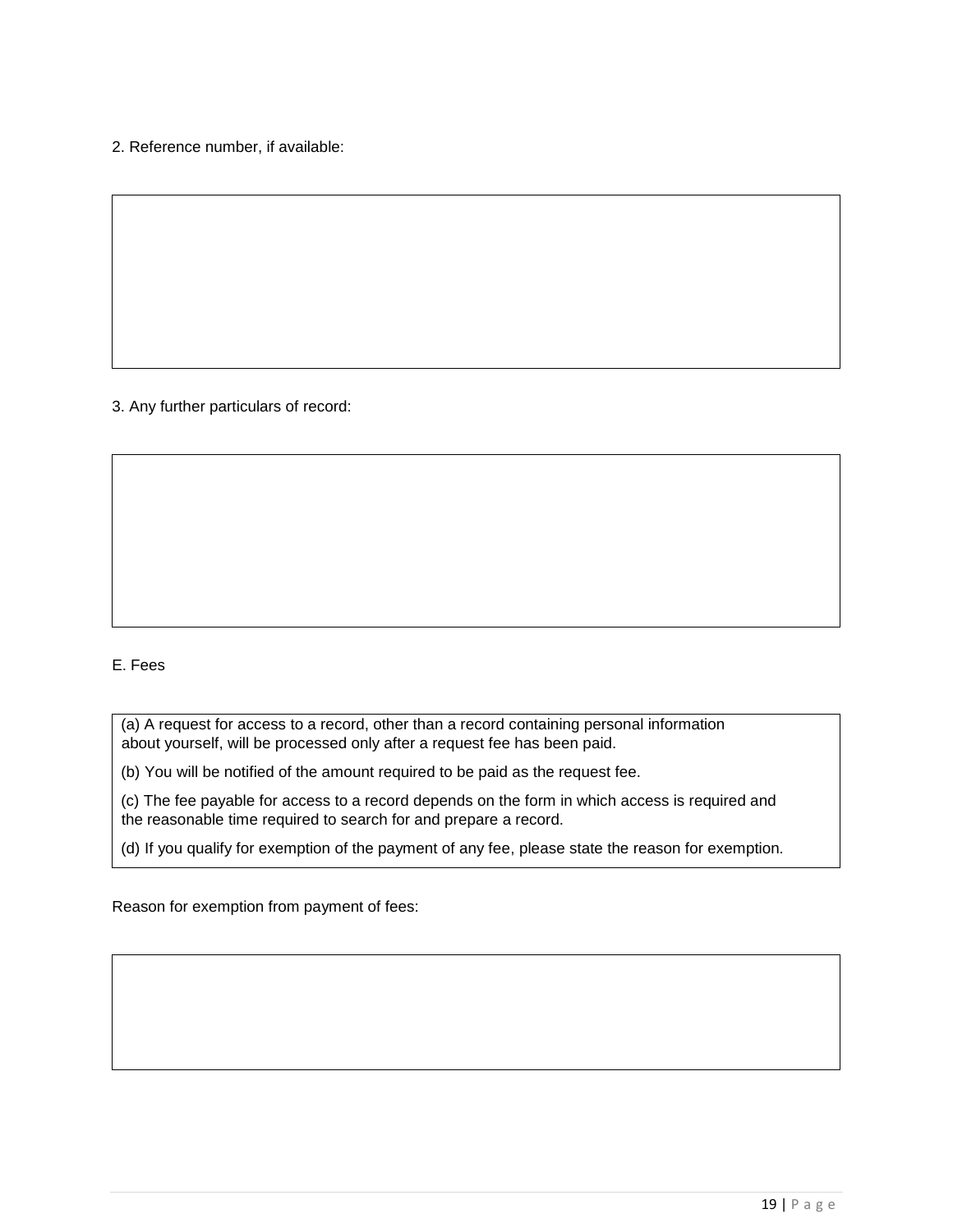#### F. Form of access to record

If you are prevented by a disability to read, view or listen to the record in the form of access provided for in 1 to 4 below, state your disability and indicate in which form the record is required.

| Disability:                         | Form in which record is required: |  |
|-------------------------------------|-----------------------------------|--|
|                                     |                                   |  |
|                                     |                                   |  |
| Mark the appropriate box with an X. |                                   |  |
| NOTES:                              |                                   |  |

(a) Compliance with your request for access in the specified form may depend on the form in which the record is available.

(b) Access in the form requested may be refused in certain circumstances. In such a case you will be informed if access will be granted in another form.

(c) The fee payable for access to the record, if any, will be determined partly by the form in which access is requested.

| 1. If the record is in written or printed form:                                                                                                |                                                 |  |                                                                  |  |                                                                   |  |  |
|------------------------------------------------------------------------------------------------------------------------------------------------|-------------------------------------------------|--|------------------------------------------------------------------|--|-------------------------------------------------------------------|--|--|
|                                                                                                                                                | copy of record*                                 |  | inspection of record                                             |  |                                                                   |  |  |
| 2. If record consists of visual images - (this includes photographs, slides, video recordings, computer-<br>generated images, sketches, etc.): |                                                 |  |                                                                  |  |                                                                   |  |  |
|                                                                                                                                                | view the images                                 |  | copy of the images*                                              |  | transcription of<br>the images*                                   |  |  |
| 3. If record consists of recorded words or information which can be reproduced in sound:                                                       |                                                 |  |                                                                  |  |                                                                   |  |  |
|                                                                                                                                                | listen to the<br>soundtrack (audio<br>cassette) |  | transcription of<br>soundtrack* (written<br>or printed document) |  |                                                                   |  |  |
| 4. If record is held on computer or in an electronic or machine-readable form:                                                                 |                                                 |  |                                                                  |  |                                                                   |  |  |
|                                                                                                                                                | printed copy of<br>record*                      |  | printed copy of<br>information derived<br>from the record*       |  | copy in computer<br>readable form*<br>(stiffy or compact<br>disc) |  |  |